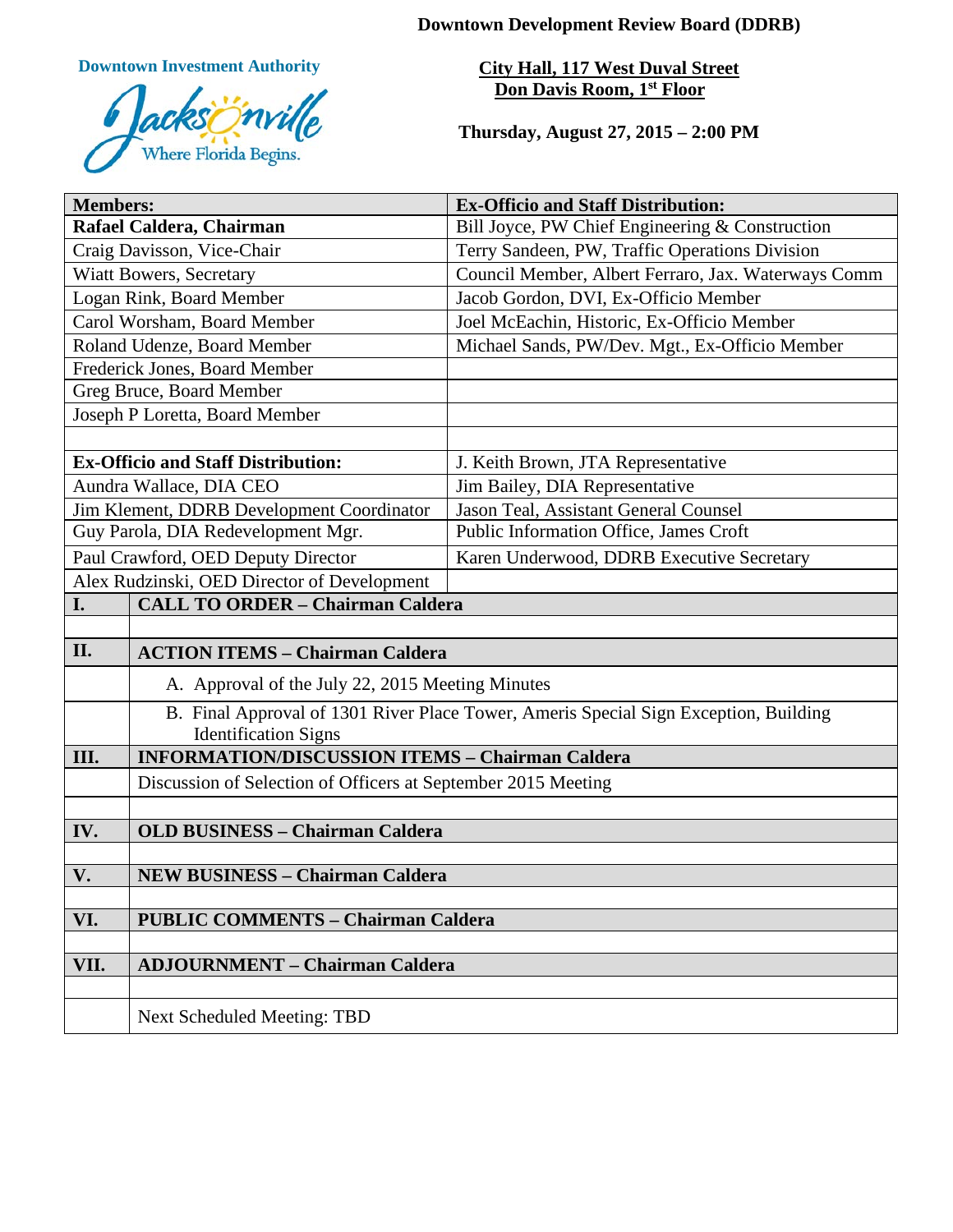

**Downtown Investment Authority Downtown Development Review Board (DDRB) City Hall, 117 West Duval St. Don Davis Room, 1st Floor**

*Thursday, August 27, 2015 - 2:00 p.m.*

#### *MEETING* **MINUTES**

**Board Members Present:** Chairman R. Caldera, C. Davisson, C. Worsham, R. Udenze, F. Jones and J. Loretta

**Board Members Not Present:** W. Bowers, L. Rink, and G. Bruce

**DIA Board Members Present: None**

**DIA Staff Present:** Aundra Wallace, DIA CEO; Guy Parola, DIA**,** Jim Klement, Staff Liaison; and Karen Underwood, Executive Secretary

**Representing Office of City Council:** Albert Ferraro, Jacksonville Waterways Commission

**Representing Office of General Counsel:** Jason Teal and Susan Grandin

## **I. CALL TO ORDER**

A quorum was confirmed and Chairman Caldera called the meeting to order at approximately 2:08 p.m.

Chairman Caldera asked anyone wishing to speak on a particular project to complete a public speaker card and reminded Board members to disclose if they had any ex-parte communication with any of the applicants presenting projects today or conflicts of interest prior to the item being addressed by the Board.

## **II. ACTION ITEMS**

## A. APPROVAL OF THE JULY 22, 2015 DDRB MEETING MINUTES

A correction was made on page 3 of 5 changing DRI workshop date from July  $30<sup>th</sup>$  to June  $30<sup>th</sup>$ .

## **A MOTION WAS MADE BY BOARD MEMBER C WORSHAM AND SECONDED BY BOARD MEMBER C. DAVISSON APPROVING THE JULY 22, 2015 DDRB MEETING MINUTES AS AMENDED. THE MOTION PASSED UNANIMOUSLY 6-0-0.**

Mr. Klement stated that Jason Teal has a conflict and will need to leave the meeting early. Susan Grandin will cover the meeting.

#### **B. FINAL APPROVAL OF 1301 RIVER PLACE TOWER, AMERIS SPECIAL SIGN EXCEPTION, BUILDING IDENTIFICATION SIGNS**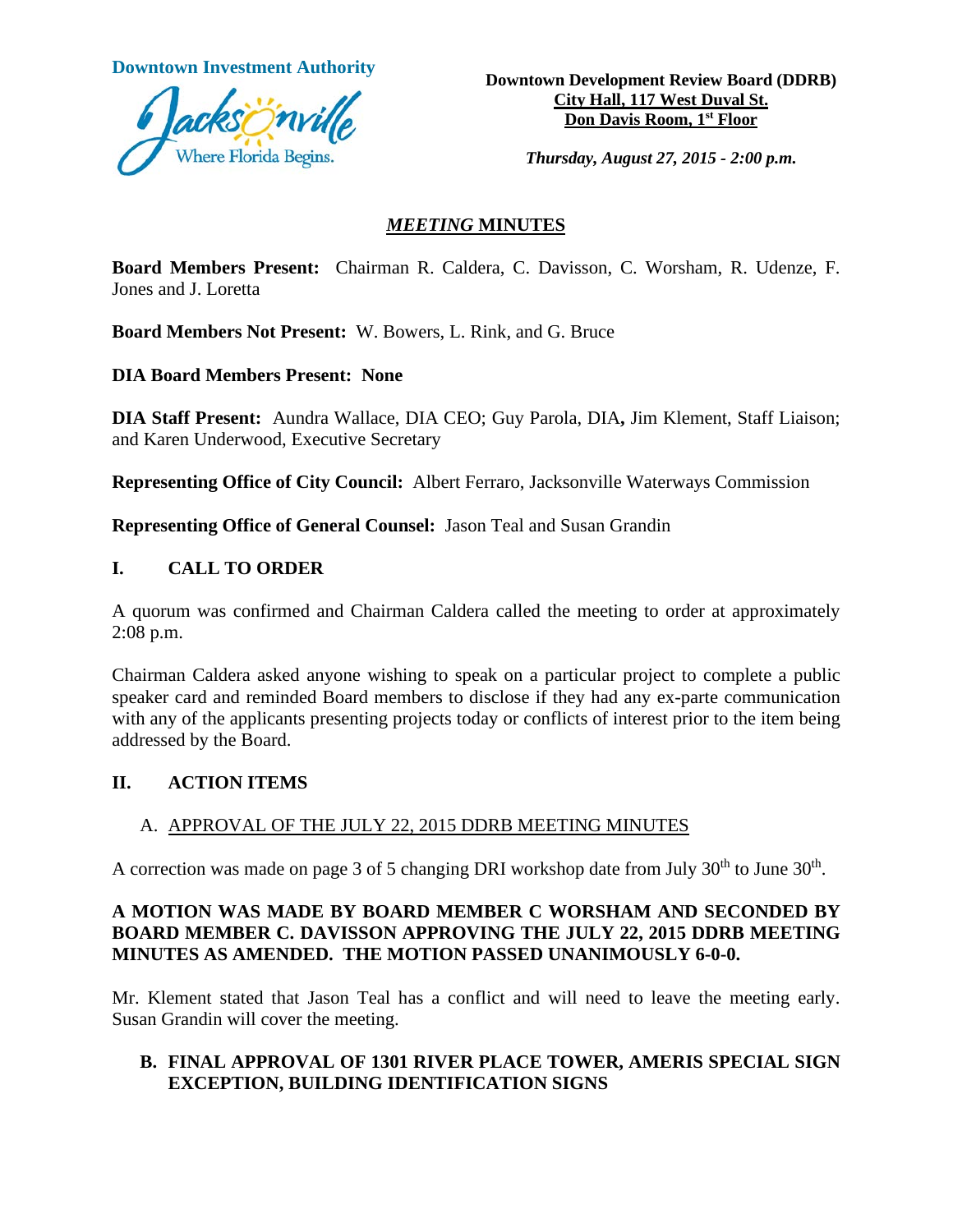Downtown Development Review Board (DDRB) August 27, 2015 Page 2 of 3

Mr. Klement reviewed the staff report dated August 27, 2015 for DDRB 2015-006 Special Sign Exception for Ameris Bank at 1301 River Place Tower Boulevard.

Chairman Caldera introduced Mr. Charles Scholwinski, Applicant with Signarama Orangeburg on behalf of Ameris Bank requesting the Special Sign Exception for the signage at the top of Riverplace Tower who provided an overview of the project.

Mr. Klement pointed out a letter of support was received from Scenic Jacksonville, Inc.

The floor was open for public comments

Mr. Bill Bishop representing Scenic Jacksonville, Inc., read the letter into record on behalf of Susan Caven for Scenic Jacksonville, Inc. A copy of the letter was on file.

No further comments and the chair closed the item.

The Board Members and staff made comments as noted:

- Clarification of the sign being 400 square feet as to the design standards. Mr. Klement replied that anything larger than the 400 square feet and over (5) story would need to come before DDRB for a special exception.
- A question was raised if the project was for final review? Mr. Klement replied yes.

Mr. Scholwinski clarified the sign is 17 feet high, the parapet is 20 feet and the framing was not all on the same plain. The A on the Ameris Bank logo is 15 feet in height and the remainders of the lower case letters are smaller. Brett Hodges, Manufacturing expert with Signarama was also present to answer any questions.

#### **A MOTION WAS MADE BY BOARD MEMBER J. LORETTA AND SECONDED BY C. DAVISSION FOR FINAL APPROVAL OF DDRB 2015-006 FOR A SPECIAL SIGN EXCEPTION TO ALLOW AN INCREASE OF SIGN AREA FOR BUILDING IDENTIFICATION SIGNS AT 1301 RIVERPLACE TOWER BUILDING SUBJECT TO THE FOLLOWING CONDITION:**

## **1. TWO BUILDING IDENTIFICATION SIGNS, ONE ON THE NORTH ELEVATION AND ONE ON THE SOUTH ELEVATION NOT TO EXCEED 1,125 SQUARE FEET EACH.**

## **THE MOTION PASSED 5-1-0. Board Member Udenze**

## **III. INFORMATION/DISCUSSION ITEMS**

## DISCUSSION OF SELECTION OF OFFICERS AT SEPTEMBER 2015 MEETING